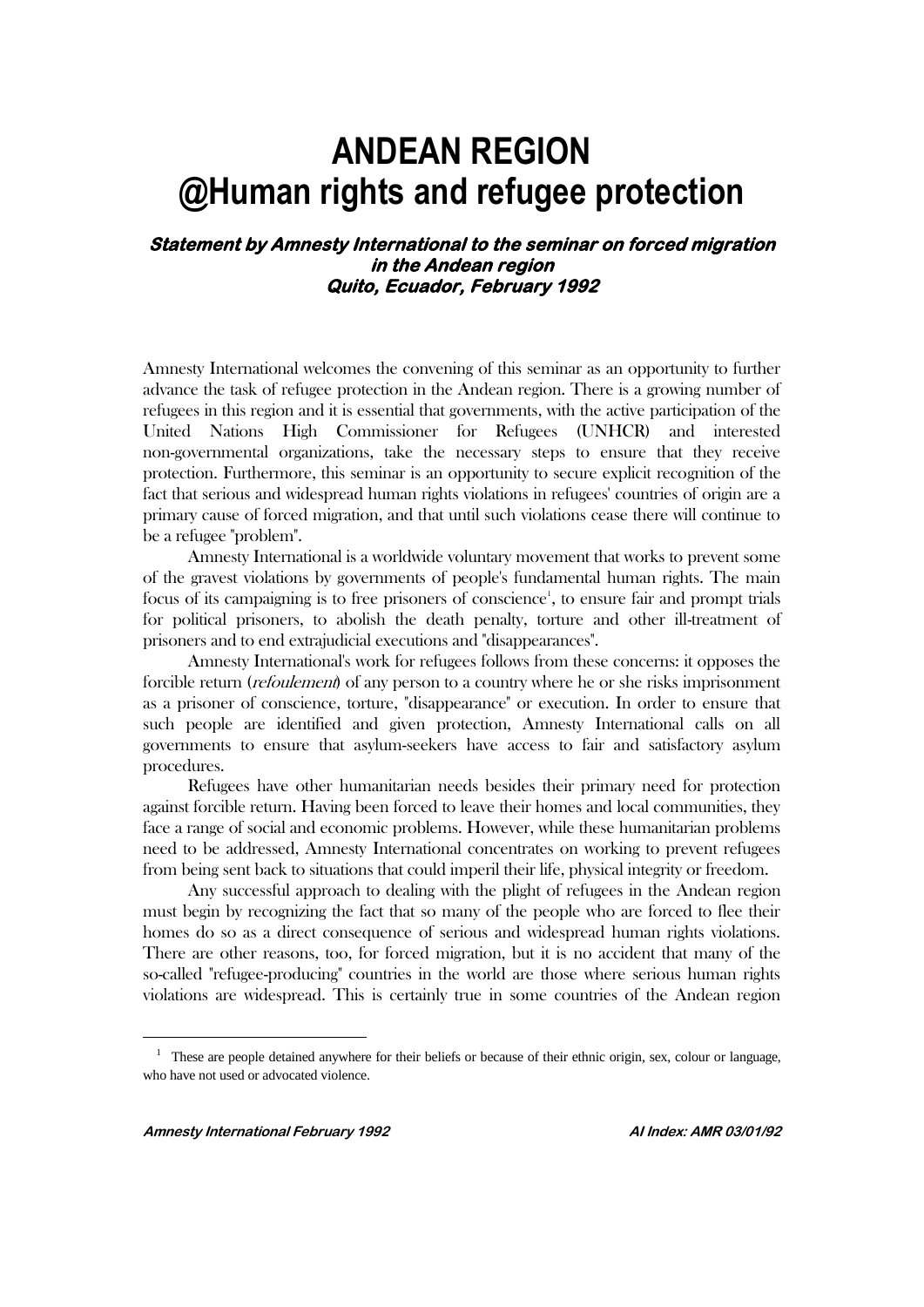where such violations persist, and where many people have fled their homes seeking protection in other states or in other parts of their own country.

For example, in Colombia human rights violations and political violence connected with a long running civil conflict has in recent years produced an increasing number of refugees and internally displaced persons. The widespread political violence has been exacerbated even further by the increasingly violent activities of drugs trafficking organizations, frequently working with the support or acquiescence of local security forces, which have taken over vast areas of land through the intimidation, harassment and eventual displacement of the local civilian communities.

Despite some recent encouraging developments in Colombia, including the progress that has been made through peace talks between several of the guerrilla groups and the government, there has been a continuation of political violence and serious human rights violations in many regions of the country. In areas where guerrilla forces remain active, the local population is often perceived by the armed forces and paramilitary forces as potential guerrilla collaborators and has, as a result, been subjected to arbitrary arrest, torture, "disappearance" and extrajudicial execution by army personnel and paramilitary forces.

In many cases people fleeing these countries have been individually singled out for persecution by the government forces. In other cases, a climate of insecurity and violence arising from internal conflict makes people generally vulnerable to human rights violations at the hands of the armed forces or, in some cases, to abuses committed by opposition groups engaged in armed conflict with the government. However, whether a government or its armed forces are themselves persecuting such people, or are unable or unwilling to protect them against abuses at the hands of armed opposition groups, it is clear that many of those who flee would be at risk if they were to be forced to return.

The obligation to protect those who flee because of threats to their lives or freedom is clearly established in international law. The internationally recognized principle of non-refoulement, set out in the 1951 Convention relating to the Status of Refugees, prohibits the forcible return of any person to a country where they risk serious human rights violations. The states of the Andean region are all parties to the 1951 Convention, and some of these states played an active part in its drafting.

In order to ensure that refugees are effectively protected it is essential that governments act in accordance with their obligations under international law to protect those at risk. In Latin America there is a tradition of offering asylum to those who risk political persecution in their own countries. More recently, Latin American states have shown some willingness to extend protection to a broader group of refugees than covered explicitly by previously established international standards. In 1984, in the Cartagena Declaration, ten Latin American states resolved to extend protection to

"persons who have fled their country because their lives, safety, or freedom have been threatened by generalized violence, foreign aggression, internal conflicts, massive violations of human rights or other circumstances which have seriously disturbed public order."

**AI Index: AMR 03/01/92 Amnesty International February 1992**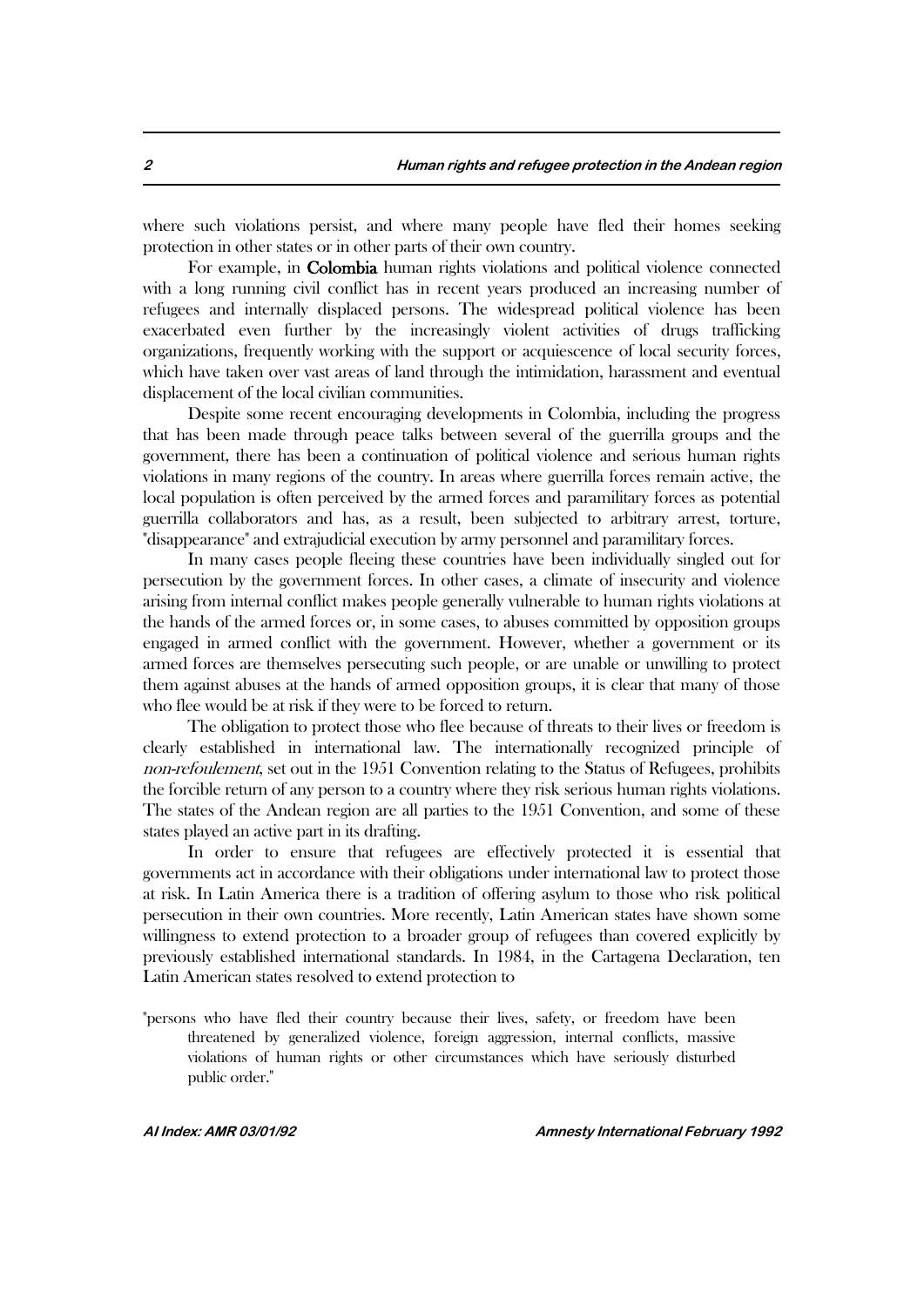The General Assembly of the Organization of American States (OAS) in 1985 endorsed this declaration and urged all member states to implement its provisions.

Although the Cartagena Declaration was drafted with a view to the refugee situation in Central America, its recognition that general circumstances can give rise to a legitimate claim for protection is applicable also in the Andean region. While governments in the region are bound, as parties to the 1951 Convention, not to forcibly return individuals at risk of serious human rights violations, this obligation is sometimes interpreted by some governments to exclude those who are not individually targeted for persecution by their government. The strength of the Cartagena Declaration is that it explicitly recognizes that "generalized violence" and "massive violations of human rights" are valid reasons for seeking protection, and in so doing ensures protection for a broader group of people. Amnesty International believes that the full implementation of the Cartagena Declaration by the states of the Andean region would be an important step towards ensuring that all those at risk of serious human rights violations are effectively protected against forcible return.

However, the protection of refugees against forcible return is not enough. The real solution to the refugee "problem" lies in addressing the reasons for flight, and it is thus of crucial importance that states live up to their obligations to respect the fundamental human rights of their citizens. Furthermore, states must speak out against human rights violations in other states and bring pressure to bear on governments which disregard fundamental human rights. The numerous international human rights instruments, the practice of the United Nations (UN) Commission on Human Rights and its related bodies, and, indeed, practice under the inter-American human rights system, clearly establish that the protection of human rights is not an internal matter; states have a legitimate interest in the manner in which other states treat their citizens. This is made abundantly clear when human rights violations in one state result in people fleeing to another state.

In searching for solutions due attention must also be given to the internally displaced – people who have fled their homes and communities but who have not crossed an international border and do not therefore fall within the formal refugee definition. When people flee serious and widespread human rights violations they may not always flee across a border, but may simply move to other parts of their own country. This is especially true where such violations are more prevalent in a particular region of the country, often as a result of an internal conflict in that region. If people flee from areas where armed opposition groups involved in conflicts with the government are active, they will often be viewed with suspicion by the authorities and so the mere fact of their displacement may increase their vulnerability to human rights violations.

For example, in Peru, where there are serious and widespread human rights violations, since 1983 an estimated 200,000 men, women and children have been forced to flee the remote rural areas in the emergency zones to urban centres, in an attempt to escape these violations and political violence. This mass internal migration has taken place in the context of the armed conflict between government security forces or civil defence patrols acting with their support and the opposition forces of the Partido Comunista del Perú